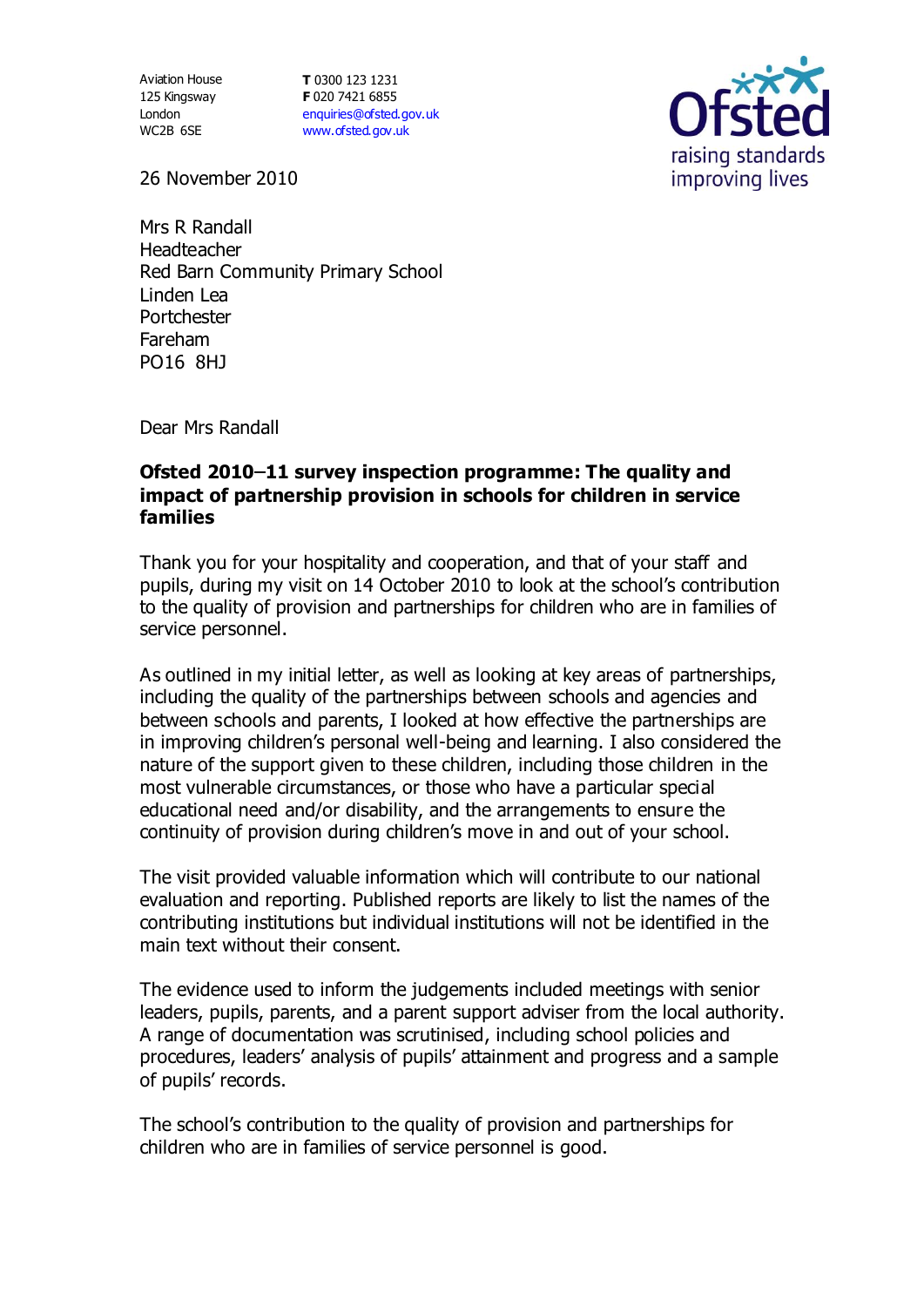## **Key features**

- The school's good emphasis on including pupils and treating them as individuals means pupils from service families, while a very small minority in the school, do not lose out. Pupils from the base attend a range of clubs, including some that occur after school. They are also represented on the school council and contribute to the school community through acting as buddies, road safety officers or eco-warriors.
- Each pupil's academic progress is monitored and reviewed regularly. This information is shared with parents so that they know how their children are achieving in relation to the expected levels for their age. Parents find this useful. The school examines the relative performance of different groups in the school, but pupils from service families have not, as yet, been an identified group. The school has rightly recognised that this group warrants inclusion in future analysis.
- $\blacksquare$  The school's data show that the small numbers of pupils from service families who have been in the school for two years or more have made generally good progress in reading, writing and mathematics during this time. Numbers are too small, however, to make reliable comparisons between the attainment of all pupils by Year 6 and that of the few who come from service families.
- $\blacksquare$  Parents are very pleased with the quality of communication from the school. They value its 'family feel' and the fact that every pupil is well known to staff. As a result, they report that pupils settle in quickly when they first arrive. The school's efforts to keep them informed through the texting service, for example, are also appreciated. Parents feel, however, that the school could do more to promote its work on the base. Its prospectus and website do not mention the school's role in serving local service families and parents moving to the area report that they mostly find out about the school through word of mouth.
- $\blacksquare$  Parents praise the steps taken by staff to take individual family circumstances into account and to support pupils when they may be feeling unhappy or anxious, for example, when fathers are away on deployment or about to leave. The school is also sympathetic to the context of service families when it comes to authorising absence to coincide with pre-tour or post-tour leave. Parents who have moved schools several times appreciate the school's understanding and willingness to authorise absence in these circumstances, something they report they have not always found in previous schools. This policy has not had a detrimental effect on pupils' attendance; the attendance figures for pupils from service families were better last year than the school's overall attendance rate.
- $\blacksquare$  There are currently no pupils from service families who have been identified as having special educational needs and/or disabilities. However, good systems are in place to support these pupils in the school as a